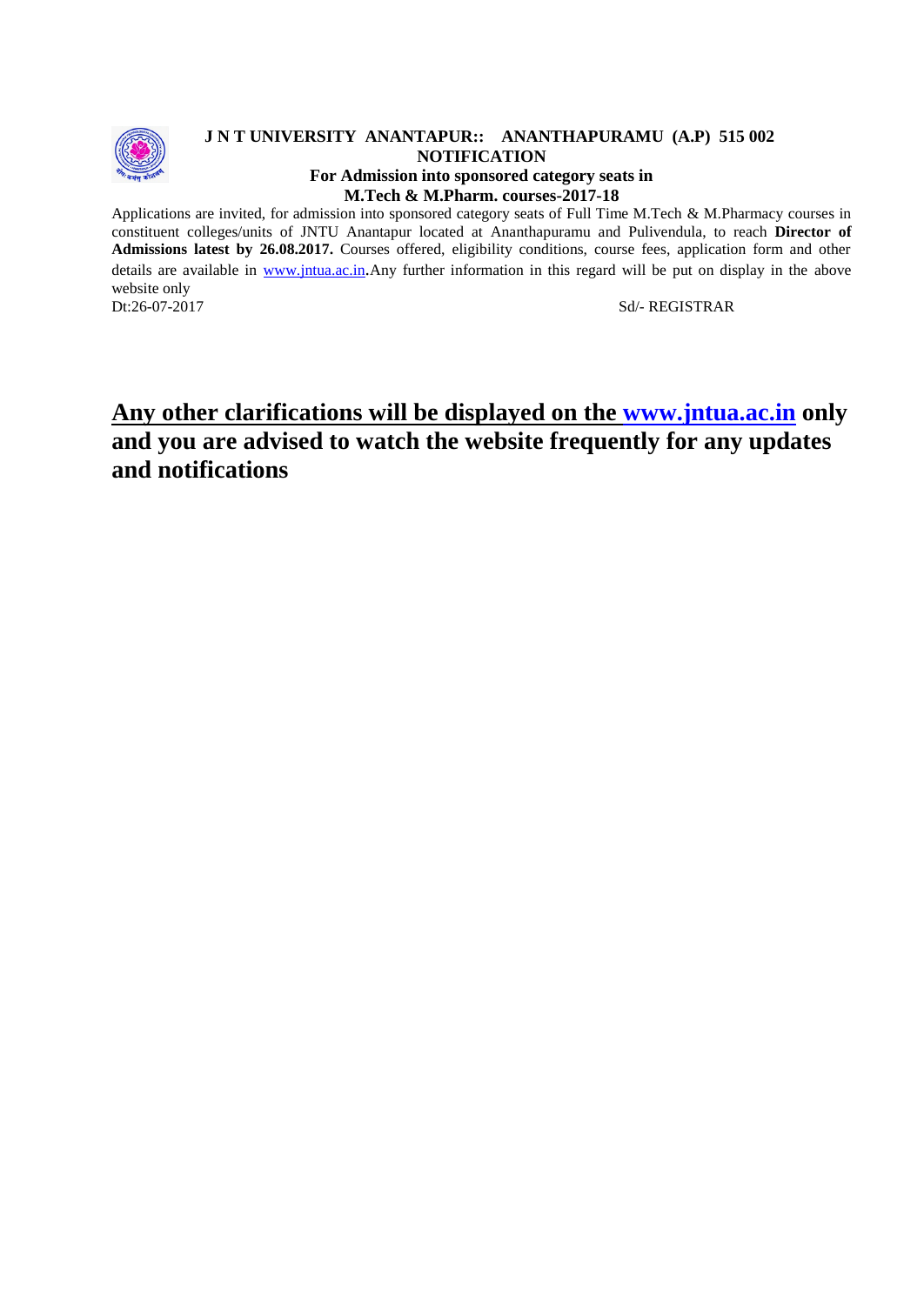## **JAWAHARLAL NEHRU TECHNOLOGICAL UNIVERSITY ANANTAPUR ANANTHAPURAMU – 515 002**

### INFORMATION TO CANDIDATES

- a) The Courses offered, Number of seats, Tuition fee and other details are given in appendix **Note:- The University reserves the right to cancel the admissions in courses which cannot be started for want of minimum number of seats filled.**
- b) Eligibility: (i) The candidates should have academic qualifications as prescribed by the PGECET-17 of the APSCHE, Hyderabad, for JNTUA courses. (ii) The candidates must be **presently employed in the state of Andhra Pradesh or Telangana state** and the employer should have sponsored the candidate
- c) Seat allotment: The order of Priority for selection shall be
	- (i) Valid GATE/GPAT Score
	- (ii) Rank in PGECET–2017
	- (iii) Marks obtained in the qualifying examination with a minimum of 45% for ST and SC candidates and 50% for others

AND

At least One Year of experience in **Teaching / Industry / Research and Development organisation as on 26.08.2017 after acquiring the prescribed qualifications**

**However if seats fall vacant for any reason, the requirement of One year Experience will be relaxed at the discretion of the University for only the courses in which such vacancies arise.**

#### **The rule of reservation will be followed as per the University rules for admission**

- d) The University reserves the right to make alterations in the intake or rules for admission.
- e) No Hostel facility will be provided for the admitted candidates.
- f) The University does not offer any **scholarships/stipends** or any concessions for the candidates admitted under this category.
- g) Admissions will be closed within one month from the date of commencement of the class work for the first semester of the programme.
- h) Once admitted into a course by paying the tuition fee and other fees, requests for cancellation of seat will not be entertained after 15 days from the date of commencement of the class work for the first semester of the programme and the cancellations will be as per the University rules.
- i) The Admitted candidates should attend to class work with in five working days from the date of admission of the programme otherwise the seat gets forfeited.
- j) The University will not be responsible for postal delay/loss in transit. No Claims or communications will be entertained.
- k) If any dispute concerning admissions in the courses of JNTUA arises, the jurisdiction shall remain with the High Court of Andhra Pradesh.
- **l) The last date and time to receive the filled in applications is 26.08.2017 by 4 PM at the Director Admissions office of the University**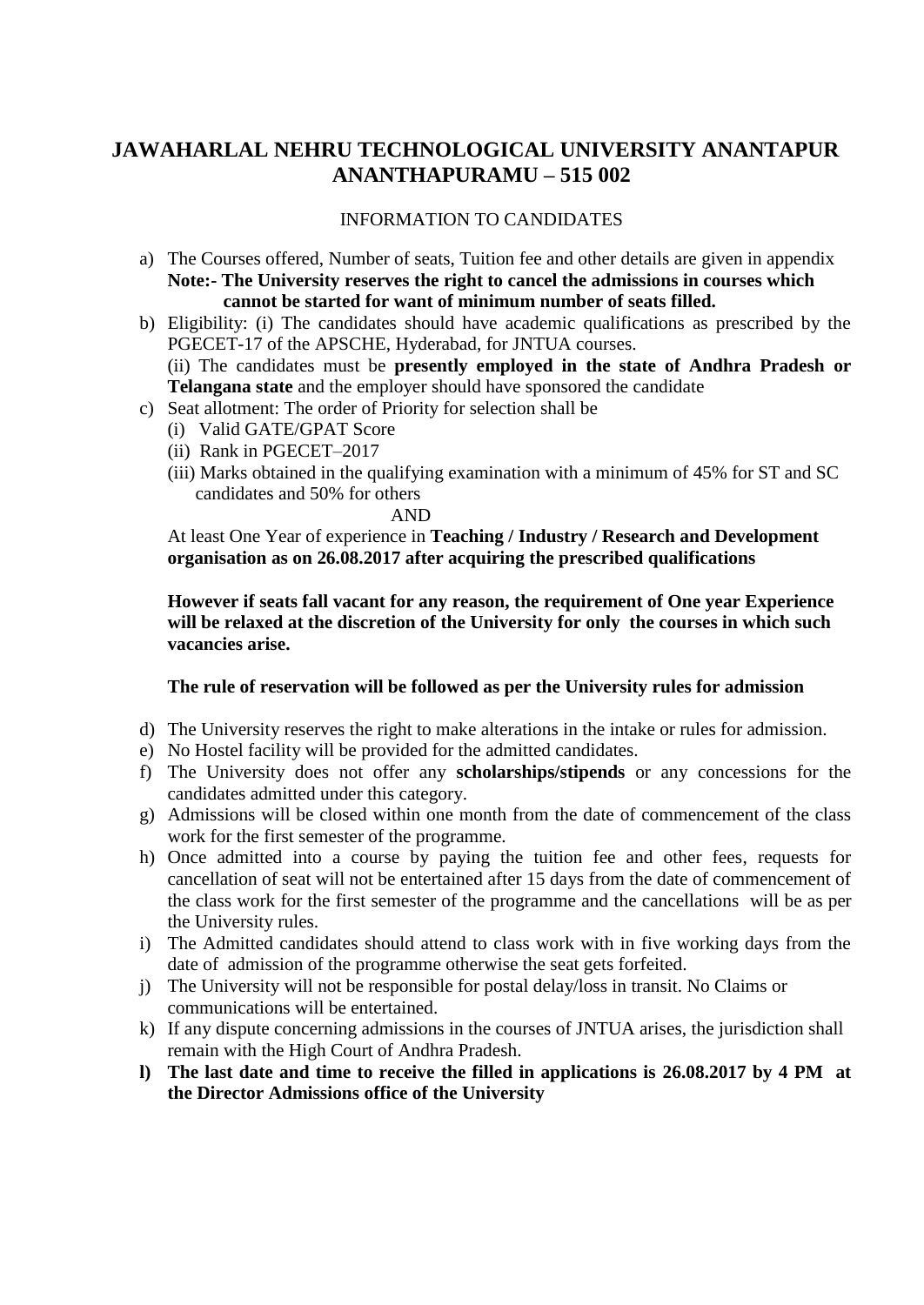### **HOW TO APPLY**

- 1. Read the "Information to candidates" and the appended details
- 2. Check the courses to which you are eligible
- 3. If you desire to apply for more than one course/ specialization or college fill in separate applications with separate requisite registration fee (i.e., Demand draft for Rs. 1,000/-)
- 4. Down load the application form and fill in the details as required in legible form.
- 5. Put your signature in the declaration form and get the attestation of the employer on the Photograph and his/her signature on the sponsorship certificate
- 6. Obtain Demand Draft(s) for Rs 1000/- per application in favour of the Registrar, JNTU Anantapur, payable at Ananthapuramu as registration fee. **Registration fee will not be refunded under any circumstances**.
- 7. Fill in the details of the registration fee payment (DD) in the space provided.
- 8. Attach copies of the following ( Not Originals)
	- i) Original Bank Demand Draft for **Rs.1000/-** with each application (separate application for each course/ specialization applied)
	- ii) Attested copy of degree, date of birth, service and salary certificates
	- iii) **"SPONSORSHIP CERTIFICATE"** from the employer in the prescribed proforma.
	- iv) Attested copy of
		- 1). Valid GATE/GPAT Score card
		- 2). PGECET-2017 Hall Ticket and Rank Card
		- 3). Qualifying examination consolidated marks memo., Showing the percentage of marks obtained

10.Please superscribe on the envelope "Application for sponsored seats in M.Tech/M.Pharm 2017-18"

### **COUNSELLING**

### **Further instructions regarding counselling or any other clarifications will be displayed on the [www.jntua.ac.in](http://www.jntua.ac.in/) only.**

**The candidates are advised to see the website frequently.**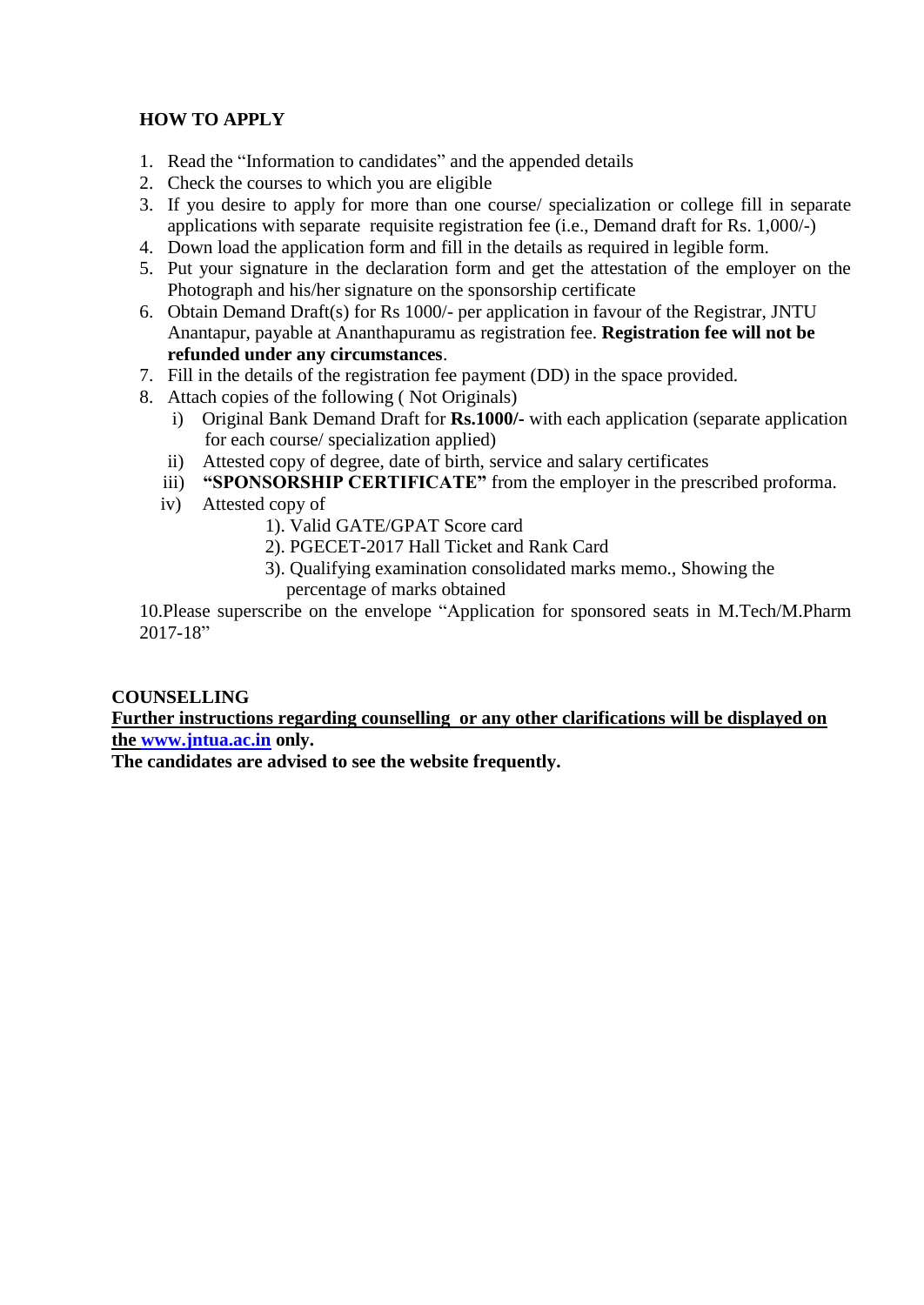### **APPENDIX**

# **List of M.Tech. / M.Pharm courses offered at Constituent colleges of JNT University Anantapur, Ananthapuramu for the academic year 2017-18**

| $\overline{\mathbf{S}}$ . | Title of the P.G. Course with specialization<br>Name of the<br>No Institute / College |                                                               | <b>Course Type</b> | Spon-<br>sored<br>seats | <b>Tution Fee</b><br>per semester<br>(Rs) |
|---------------------------|---------------------------------------------------------------------------------------|---------------------------------------------------------------|--------------------|-------------------------|-------------------------------------------|
| 1.                        |                                                                                       | M.Tech.-Structural Engineering                                | Regular            | 7                       | 30,000                                    |
| 2.                        |                                                                                       | M.Tech.-Computer Aided Structural Engineering                 | Regular            | $\overline{7}$          | 30,000                                    |
| 3.                        |                                                                                       | M.Tech.-Electrical Power Systems                              | Regular            | $\overline{7}$          | 30,000                                    |
| 4.                        |                                                                                       | M.Tech.-Control Systems                                       | Regular            | $\overline{7}$          | 30,000                                    |
| 5.                        |                                                                                       | M.Tech.-Power & Industrial Drives                             | Regular            | $\overline{7}$          | 30,000                                    |
| 6.                        |                                                                                       | M.Tech.-Refrigeration & Air-Conditioning                      | Regular            | $\overline{7}$          | 30,000                                    |
| 7.                        |                                                                                       | M.Tech.-Energy Systems                                        | Regular            | $\overline{7}$          | 30,000                                    |
| 8.                        |                                                                                       | M.Tech.-Digital Systems & Computer Electronics                | Regular            | $\tau$                  | 30,000                                    |
| 9.                        |                                                                                       | M.Tech.-Digital Electronics & Communication<br><b>Systems</b> | Regular            | $\overline{7}$          | 30,000                                    |
| 10.                       |                                                                                       | M.Tech.-Computer Science                                      | Regular            | $\overline{7}$          | 30,000                                    |
| 11                        | <b>JNTUA College of</b><br>Engineering,                                               | M.Tech.-Software Engineering                                  | Regular            | $\tau$                  | 30,000                                    |
| 12.                       | <b>Anantapur</b>                                                                      | M.Tech.-Product Design                                        | Self-financed      | $\tau$                  | 50,000                                    |
| 13.                       |                                                                                       | M.Tech.-Advanced Internal Combustion Engines                  | Self-financed      | $\overline{7}$          | 50,000                                    |
| 14.                       |                                                                                       | M.Tech.-Reliability Engineering                               | Self-financed      | $\overline{7}$          | 50,000                                    |
| 15.                       |                                                                                       | M.Tech.-Artificial Intelligence                               | Self-financed      | $\overline{7}$          | 50,000                                    |
| 16.                       |                                                                                       | M.Tech.-Nano Technology                                       | Self-financed      | $\overline{7}$          | 50,000                                    |
| 17.                       |                                                                                       | M.Tech- Computer Science & Engineering                        | Self-financed      | $\overline{7}$          | 50,000                                    |
| 18.                       |                                                                                       | M.Tech-Environmental Engineering                              | Self-financed      | $\overline{7}$          | 50,000                                    |
| 19.                       |                                                                                       | M.Tech-Advanced Manufacturing Systems                         | Self-financed      | $\tau$                  | 50,000                                    |
| 20.                       |                                                                                       | M.Tech-Quality Engineering and Management                     | Self-financed      | $\overline{7}$          | 50,000                                    |
| 21.                       |                                                                                       | M.Tech-VLSI System Design                                     | Self-financed      | $\tau$                  | 50,000                                    |
| 22.                       |                                                                                       | M.Tech-Embedded Systems                                       | Self-financed      | $\overline{7}$          | 50,000                                    |

|                  |                             | M.Tech.-Electrical Power Systems                               | Self-financed |              | 50,000 |
|------------------|-----------------------------|----------------------------------------------------------------|---------------|--------------|--------|
| $\overline{2}$ . |                             | <b>JNTUA College of  M.Tech.-CAD/CAM</b>                       | Self-financed |              | 50,000 |
| 3                | Engineering,<br>Pulivendula | M. Tech.-Digital Electronics & Communication<br><b>Systems</b> | Self-financed |              | 50,000 |
| $\overline{4}$ . |                             | M.Tech.-Computer Science & Engineering                         | Self-financed | $\mathbf{r}$ | 50,000 |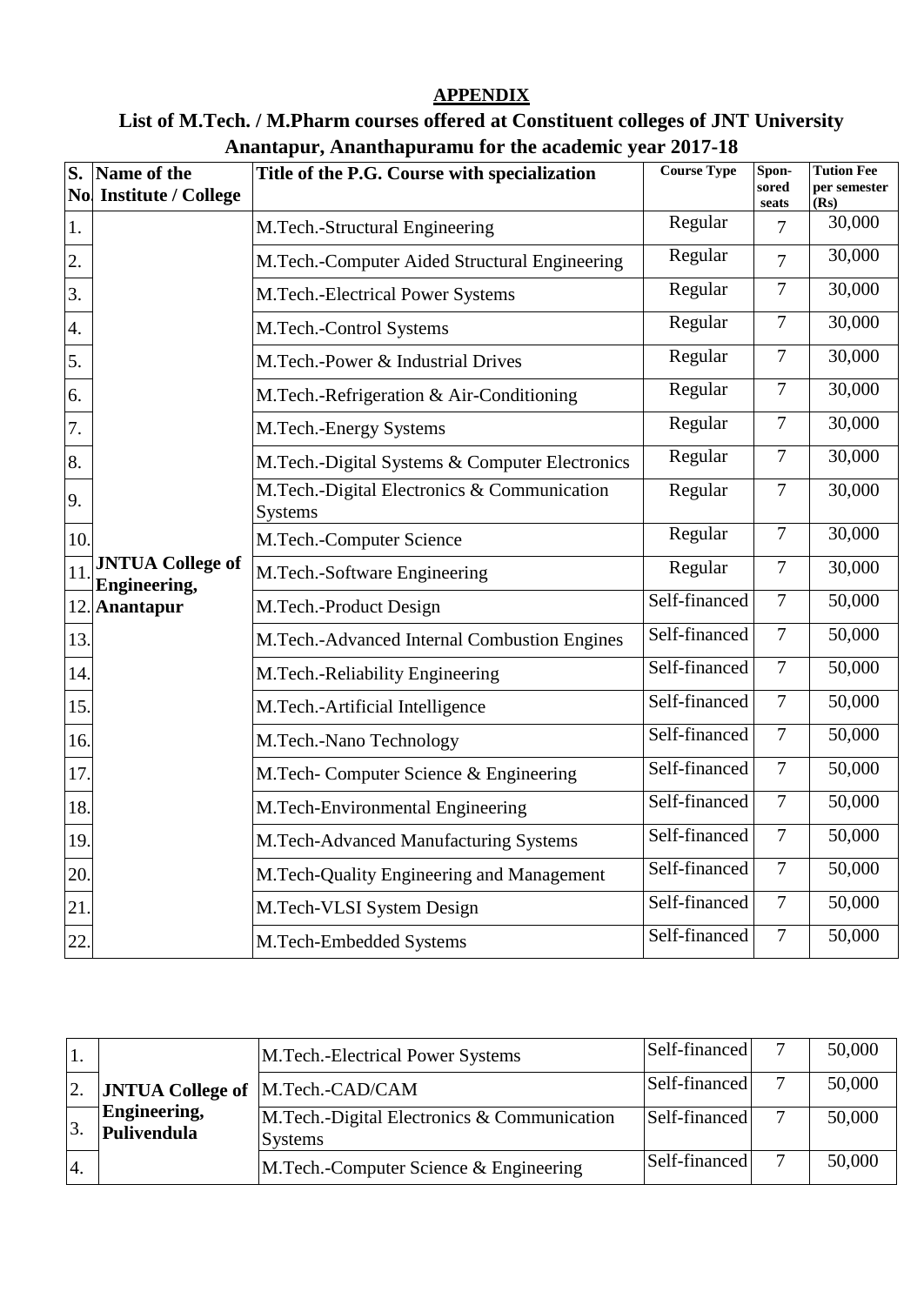|                  |                    | M.Pharm.-Pharmaceutical Analysis  | Self-financed | 90,000 |
|------------------|--------------------|-----------------------------------|---------------|--------|
| <sup>2.</sup>    | <b>JNTUA OTRI,</b> | M.Pharm.-Pharmaceutics            | Self-financed | 90,000 |
|                  | Anantapur.         | M.Pharm.-Pharmacology             | Self-financed | 90,000 |
| $\overline{A}$ . |                    | M.Pharm.-Pharmaceutical Chemistry | Self-financed | 90,000 |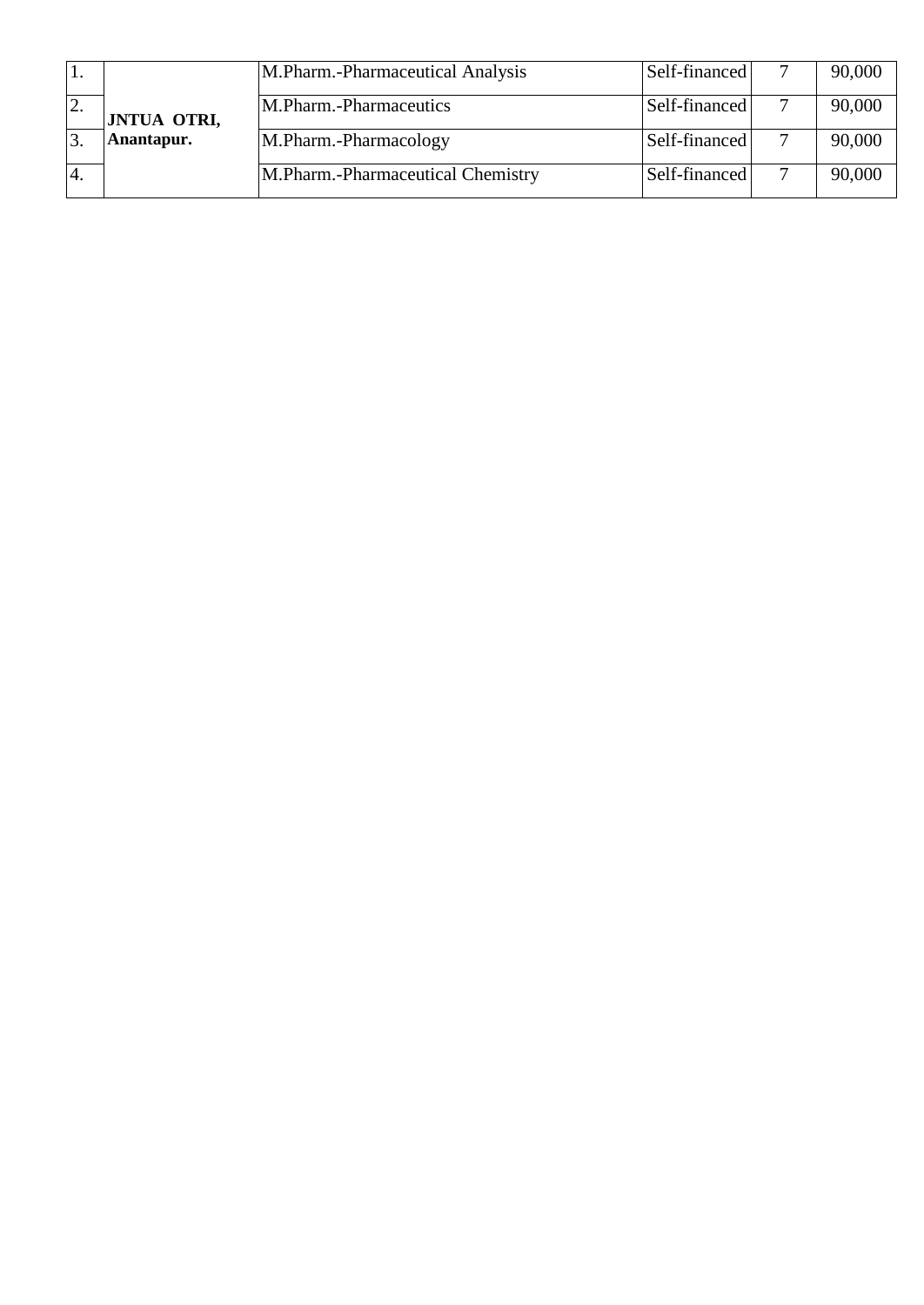# **JAWAHARLAL NEHRU TECHNOLOGICAL UNIVERSITY ANANTAPUR ANANTHAPURAMU-515002**

### **Application for Admission into Sponsored category seats of Regular/Full Time (Two Year) M.Tech and M. Pharm courses 2017-18**

(*Please see information to candidates before filling the application and follow the instructions* )

# **Last Date for receipt of Applications: 26-08-2017 by 4.00 PM**

Details of Demand Draft in favour of **"The Registrar, J.N.T.U.Anantapur**" payable at Ananthapuramu.

| D.D.No.                                                | Dated          | Issuing Bank& Branch                                             | Amount Rs                                                                                     |
|--------------------------------------------------------|----------------|------------------------------------------------------------------|-----------------------------------------------------------------------------------------------|
| Application form for Admission to                      |                |                                                                  |                                                                                               |
|                                                        |                |                                                                  |                                                                                               |
| Name of the Test                                       | Hall ticket No | Rank/Percentile                                                  |                                                                                               |
| <b>GATE</b>                                            |                |                                                                  |                                                                                               |
| <b>PGECET</b>                                          |                |                                                                  |                                                                                               |
| <b>GPAT</b>                                            |                |                                                                  |                                                                                               |
| 3. Permanent Address<br>4. Address for Correspondence: |                |                                                                  | passport<br>Size photograph<br>duly<br>Attested by the<br>employer with<br><b>Office Seal</b> |
|                                                        |                |                                                                  |                                                                                               |
| $E$ mail ID                                            |                | $D_{\text{hono}}$ $N_{\text{o}}$ / $M_{\text{o}}$ $N_{\text{o}}$ |                                                                                               |

E-mail ID ……………………………………… Phone No. / Mobile No…………..………………

5. Date of Birth :

**pm**

|  | $- - - - - -$<br>$ -$ |  |
|--|-----------------------|--|
|  |                       |  |

6. (a) Nationality & Religion :

| (b) Place of Birth of | Village | Mandal | <b>District</b> | <b>State</b> |
|-----------------------|---------|--------|-----------------|--------------|
| (i) Candidate         |         |        |                 |              |
| (ii) Father/Mother    |         |        |                 |              |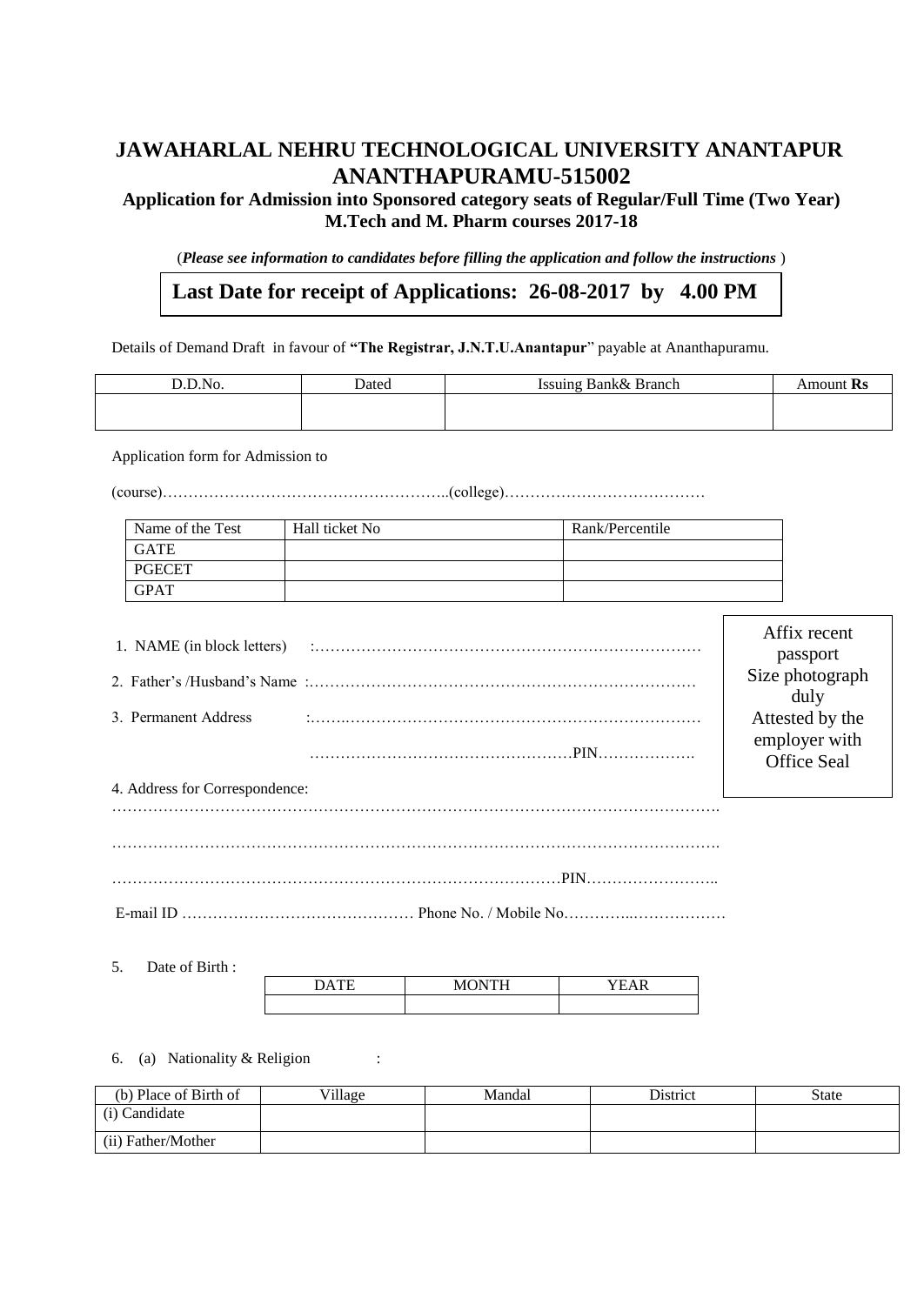- 7. Particulars of Parent/Guardian (Guardian, only if either Parent is not alive) :
	- (a) Name :
	- (b) Relationship with the candidate :
	- (c) Profession and Designation :

8. Particulars of qualifying Examination (Enclose Xerox copies of provisional Certificates)

| Name of the<br>Qualifying<br>Examination | Name of the University<br>Or Board | Month & Year of<br>Passing | Class and Total Marks Obtained<br>At the qualifying examination with<br>percentage |
|------------------------------------------|------------------------------------|----------------------------|------------------------------------------------------------------------------------|
|                                          |                                    |                            |                                                                                    |

9. Particulars of Employment (s) : since passing the qualifying examination (enclose service certificate in proof)

| Employer with address | Scale of Pay / Salary drawn |      | Period |
|-----------------------|-----------------------------|------|--------|
|                       |                             | From | to     |
|                       |                             |      |        |
|                       |                             |      |        |
|                       |                             |      |        |
|                       |                             |      |        |
|                       |                             |      |        |
|                       |                             |      |        |
|                       |                             |      |        |
|                       |                             |      |        |
|                       |                             |      |        |

#### **DECLARATION BY THE APPLICANT**

I hereby declare that all the foregoing statements made by me in this application are true and if found incorrect on scrutiny, the application will be liable for rejection. Admission, if granted on the basis of such incorrect information, will stand cancelled.

I declare that I have not joined and will not join any course of study of any University / Institute during the period of my study in this University and will abide by the rules and regulations of this University. I will maintain 75% of attendance as required by University regulations.

Date:

Place : Signature of the Candidate

Note : 1. Incomplete applications will be summarily rejected.

- No Correspondence in this regard will be entertained.
- 2. Application Fee once paid will not be refunded under any circumstances.
- 3. University will not be responsible for any postal delay/loss in transit.